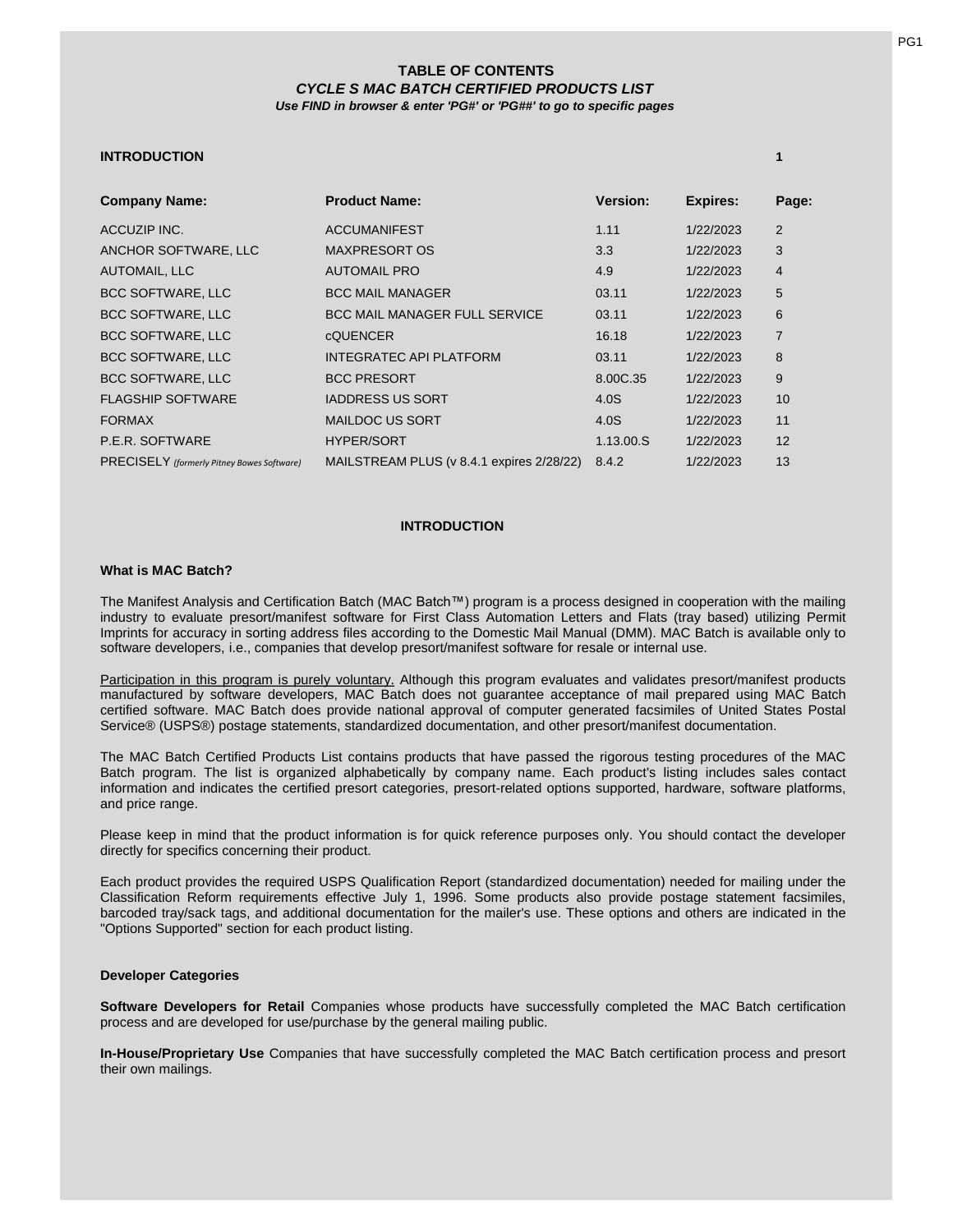| Company Name: ACCUZIP INC.<br><b>Product Name: ACCUMANIFEST</b><br><b>Product Version: 1.11</b><br>Sales Contact: Sales<br>Address: 3216 El Camino Real<br>City State Zip: Atascadero CA 93422-2500<br>Phone: (805) 461-7300<br>Fax: (877) 839-6531<br>Email: sales@accuzip.com<br>Web: www.accuzip.com<br><b>Certified Presort Categories</b><br><b>First Class</b><br>◆ MAC Batch Automation Flats - Tray Based Option<br>◆ MAC Batch Automation Letters | Periodical                                                                                                  |
|------------------------------------------------------------------------------------------------------------------------------------------------------------------------------------------------------------------------------------------------------------------------------------------------------------------------------------------------------------------------------------------------------------------------------------------------------------|-------------------------------------------------------------------------------------------------------------|
|                                                                                                                                                                                                                                                                                                                                                                                                                                                            |                                                                                                             |
|                                                                                                                                                                                                                                                                                                                                                                                                                                                            |                                                                                                             |
|                                                                                                                                                                                                                                                                                                                                                                                                                                                            |                                                                                                             |
|                                                                                                                                                                                                                                                                                                                                                                                                                                                            |                                                                                                             |
|                                                                                                                                                                                                                                                                                                                                                                                                                                                            |                                                                                                             |
|                                                                                                                                                                                                                                                                                                                                                                                                                                                            |                                                                                                             |
| <b>Options Supported</b>                                                                                                                                                                                                                                                                                                                                                                                                                                   |                                                                                                             |
| ◆ Optional Endorsement Lines (OELs)<br>◆ Manifest Summary by Weight<br>$\blacktriangleright$ Keyline<br>◆ IM Barcoded Tray Labels                                                                                                                                                                                                                                                                                                                          | ◆ Job Setup/Parameter Report<br>◆ Manifest Summary Report<br>← Floating Batch<br><b>√</b> Origin AADC Trays |
| ✔5-digit\Scheme Trays                                                                                                                                                                                                                                                                                                                                                                                                                                      | ✔ 3-digit\Scheme Trays                                                                                      |
|                                                                                                                                                                                                                                                                                                                                                                                                                                                            |                                                                                                             |

PG2

✔PS Form 3600-FCM

**Platforms Supported Price Range: \$101 - \$500**  \*\* Primary Platform **Expiration Date: 1/22/2023 PC: 32-BIT WINDOWS, 64-BIT WINDOWS, WINDOWS 7, WINDOWS 8, Windows 10, \*\* Windows 10, Windows Server 2012, Windows Server 2013**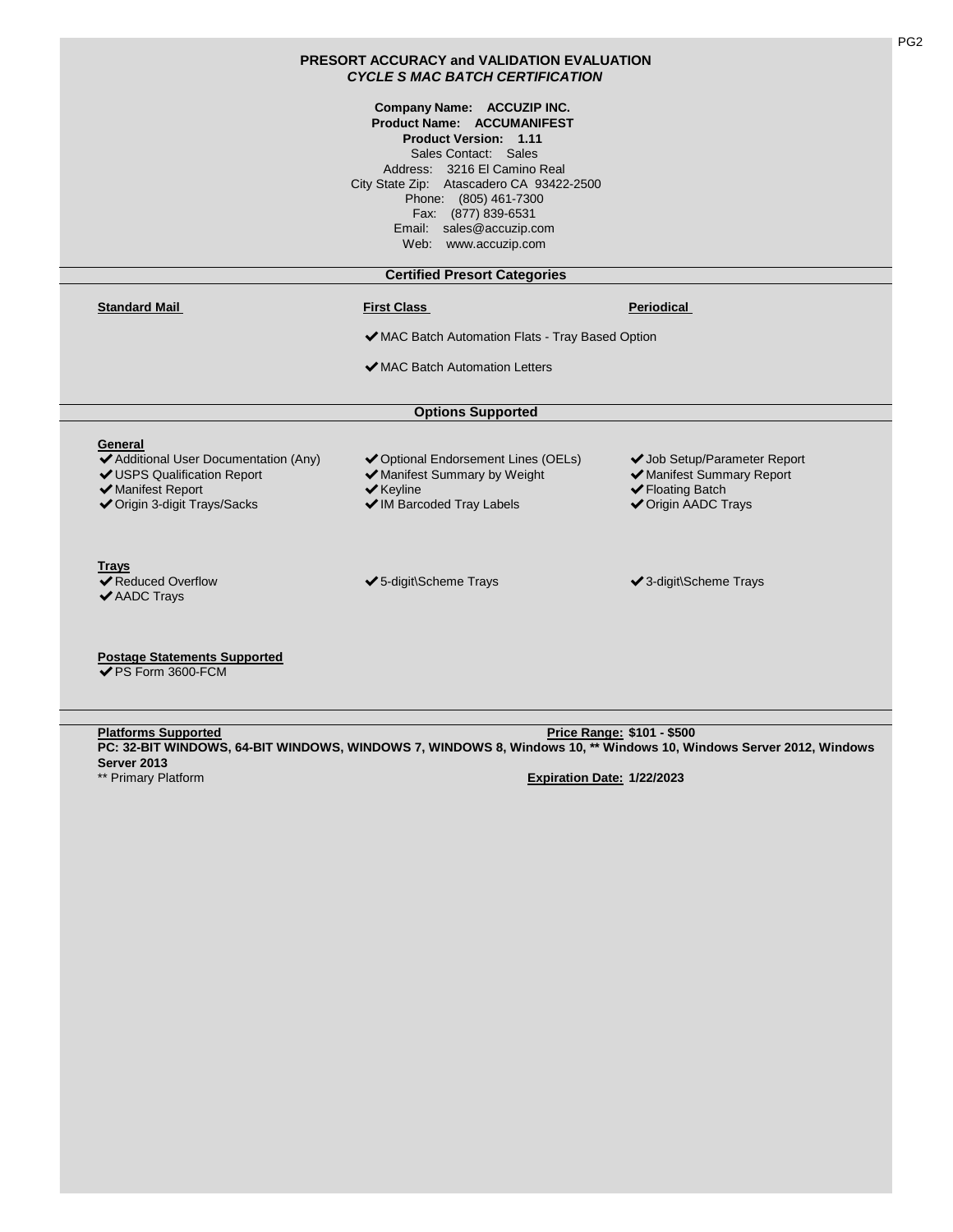|                                                                                                                                      | <b>PRESORT ACCURACY and VALIDATION EVALUATION</b><br><b>CYCLE S MAC BATCH CERTIFICATION</b>                                                                                                                                                                                                                                               |                                                                                                             |
|--------------------------------------------------------------------------------------------------------------------------------------|-------------------------------------------------------------------------------------------------------------------------------------------------------------------------------------------------------------------------------------------------------------------------------------------------------------------------------------------|-------------------------------------------------------------------------------------------------------------|
|                                                                                                                                      | Company Name: ANCHOR SOFTWARE, LLC<br><b>Product Name: MAXPRESORT OS</b><br><b>Product Version: 3.3</b><br>Sales Contact: Michael Kypuros<br>Address: 400 Chisholm PI Ste 300<br>City State Zip: Plano TX 75075-6911<br>Phone: (469) 467-3874<br>Fax:<br>Email: michael@anchorcomputersoftware.com<br>Web: www.anchorcomputersoftware.com |                                                                                                             |
|                                                                                                                                      | <b>Certified Presort Categories</b>                                                                                                                                                                                                                                                                                                       |                                                                                                             |
| <b>Standard Mail</b>                                                                                                                 | <b>First Class</b>                                                                                                                                                                                                                                                                                                                        | Periodical                                                                                                  |
|                                                                                                                                      | ◆ MAC Batch Automation Flats - Tray Based Option                                                                                                                                                                                                                                                                                          |                                                                                                             |
|                                                                                                                                      |                                                                                                                                                                                                                                                                                                                                           |                                                                                                             |
|                                                                                                                                      | ✔ MAC Batch Automation Letters                                                                                                                                                                                                                                                                                                            |                                                                                                             |
|                                                                                                                                      | <b>Options Supported</b>                                                                                                                                                                                                                                                                                                                  |                                                                                                             |
| General<br>◆ Additional User Documentation (Any)<br>✔ USPS Qualification Report<br>✔ Manifest Report<br>◆ Origin 3-digit Trays/Sacks | ◆ Optional Endorsement Lines OELs)<br>◆ Manifest Summary by Weight<br>$\blacktriangleright$ Keyline<br>◆ IM Barcoded Tray Labels                                                                                                                                                                                                          | ◆ Job Setup/Parameter Report<br>◆ Manifest Summary Report<br>✔ Floating Batch<br><b>√</b> Origin AADC Trays |
| <b>Trays</b><br>◆ No Overflow Trays<br>✔ 3-digit\Scheme Trays                                                                        | <b>◆ Reduced Overflow</b><br>✔ AADC Trays                                                                                                                                                                                                                                                                                                 | ✔5-digit\Scheme Trays                                                                                       |
| <b>Postage Statements Supported</b><br><b>√PS Form 3600-FCM</b>                                                                      |                                                                                                                                                                                                                                                                                                                                           |                                                                                                             |

**Linux/Unix: UNIX / MainFrame: MVS / PC: WINDOWS**

**Platforms Supported Price Range: Over \$5,001** 

PG3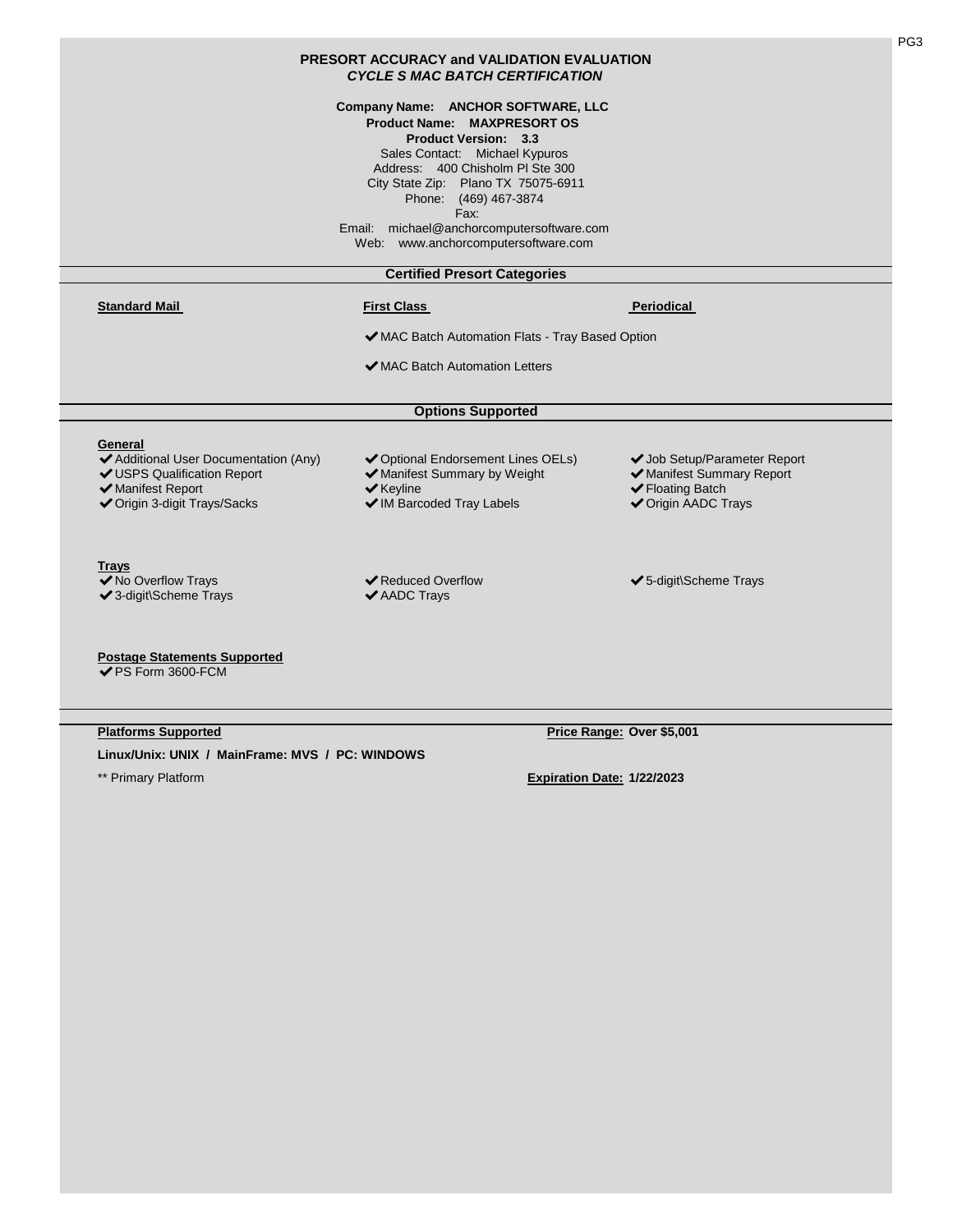|                                                                                                                                      | <b>PRESORT ACCURACY and VALIDATION EVALUATION</b><br><b>CYCLE S MAC BATCH CERTIFICATION</b>                                                                                                                                                                                                                                   |                                                                                                             |
|--------------------------------------------------------------------------------------------------------------------------------------|-------------------------------------------------------------------------------------------------------------------------------------------------------------------------------------------------------------------------------------------------------------------------------------------------------------------------------|-------------------------------------------------------------------------------------------------------------|
|                                                                                                                                      | <b>Company Name: AUTOMAIL, LLC</b><br><b>Product Name: AUTOMAIL PRO</b><br><b>Product Version: 4.9</b><br>Sales Contact: Steve Smith<br>Address: 3401 One Place<br>City State Zip: Jonesboro AR 72404-9335<br>Phone: (870) 268-5300<br>Fax: (870) 802-3133<br>Email: ssmith@goautomail.com<br>Web: http://www.goautomail.com/ |                                                                                                             |
|                                                                                                                                      | <b>Certified Presort Categories</b>                                                                                                                                                                                                                                                                                           |                                                                                                             |
| <b>Standard Mail</b>                                                                                                                 | <b>First Class</b>                                                                                                                                                                                                                                                                                                            | Periodical                                                                                                  |
|                                                                                                                                      | ◆ MAC Batch Automation Flats - Tray Based Option                                                                                                                                                                                                                                                                              |                                                                                                             |
|                                                                                                                                      | ◆ MAC Batch Automation Letters                                                                                                                                                                                                                                                                                                |                                                                                                             |
|                                                                                                                                      | <b>Options Supported</b>                                                                                                                                                                                                                                                                                                      |                                                                                                             |
| General<br>◆ Additional User Documentation (Any)<br>✔ USPS Qualification Report<br>◆ Manifest Report<br>◆ Origin 3-digit Trays/Sacks | ◆ Optional Endorsement Lines (OELs)<br>◆ Manifest Summary by Weight<br>$\blacktriangleright$ Keyline<br>◆ IM Barcoded Tray Labels                                                                                                                                                                                             | ◆ Job Setup/Parameter Report<br>◆ Manifest Summary Report<br>✔ Floating Batch<br><b>√</b> Origin AADC Trays |
| <b>Trays</b><br>◆ No Overflow Trays<br>✔ 3-digit\Scheme Trays                                                                        | <b>◆ Reduced Overflow</b><br>$\blacktriangleright$ AADC Trays                                                                                                                                                                                                                                                                 | ✔5-digit\Scheme Trays                                                                                       |

PG4

**Platforms Supported Price Range: Custom**  \*\* Primary Platform **Expiration Date: 1/22/2023 PC: 32-BIT WINDOWS, 64-BIT WINDOWS, \*\* WINDOWS, WINDOWS, WINDOWS 7, WINDOWS 8, Windows Server 2008, Windows Server 2012, Windows Server 2013**

**Postage Statements Supported** ✔PS Form 3600-FCM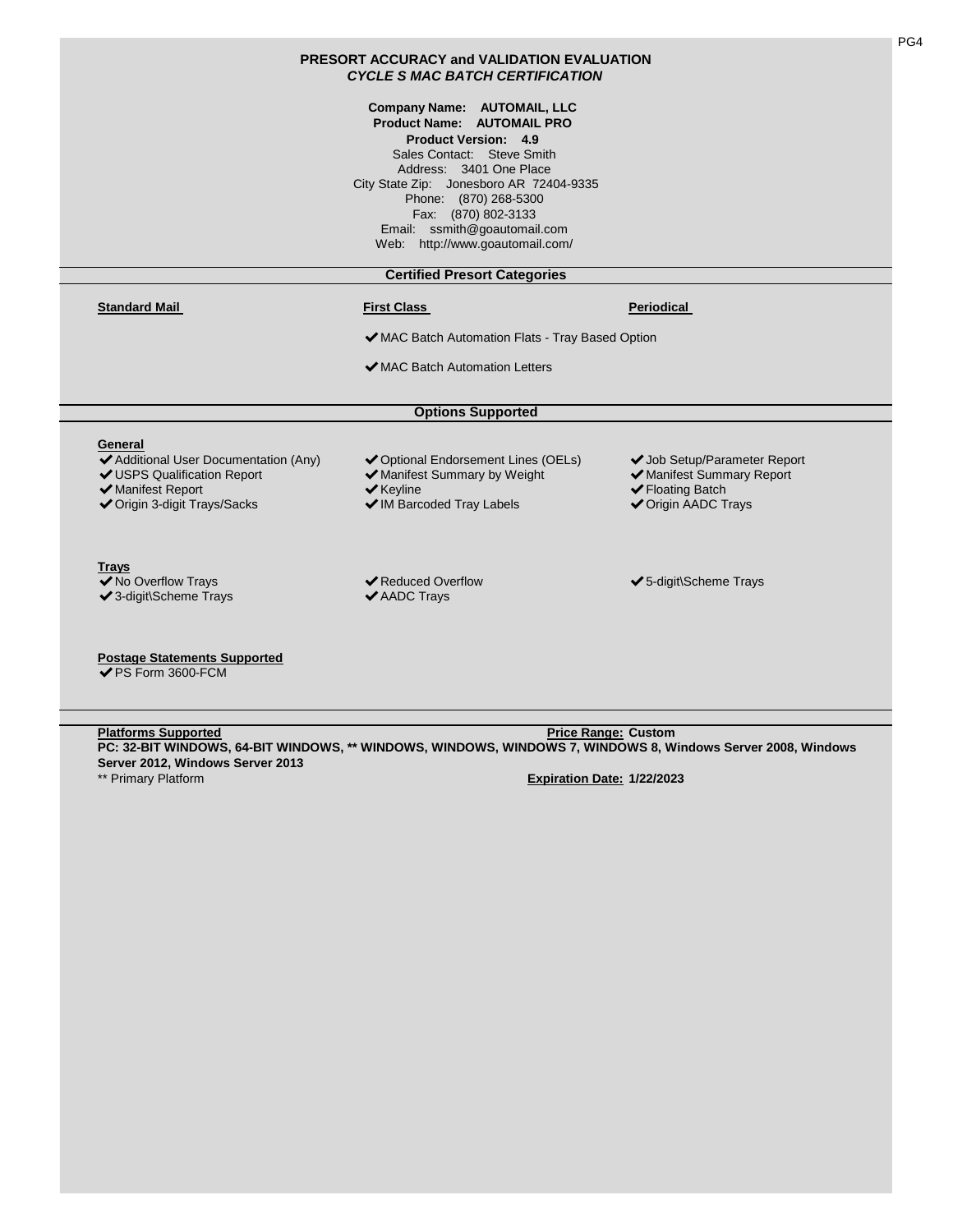|                                                                                            | Company Name: BCC SOFTWARE, LLC<br><b>Product Name: BCC MAIL MANAGER</b><br>Product Version: 03.11<br>Sales Contact: Chris Lien<br>Address: 75 Josons Dr<br>City State Zip: Rochester NY 14623-3494<br>Phone: (800) 453-3130<br>Fax:<br>Email: chrisl@bccsoftware.com<br>Web: https://bccsoftware.com |                                                  |
|--------------------------------------------------------------------------------------------|-------------------------------------------------------------------------------------------------------------------------------------------------------------------------------------------------------------------------------------------------------------------------------------------------------|--------------------------------------------------|
|                                                                                            | <b>Certified Presort Categories</b>                                                                                                                                                                                                                                                                   |                                                  |
| <b>Standard Mail</b>                                                                       | <b>First Class</b>                                                                                                                                                                                                                                                                                    | <b>Periodical</b>                                |
|                                                                                            | ◆ MAC Batch Automation Flats - Tray Based Option                                                                                                                                                                                                                                                      |                                                  |
|                                                                                            | ✔ MAC Batch Automation Letters                                                                                                                                                                                                                                                                        |                                                  |
|                                                                                            |                                                                                                                                                                                                                                                                                                       |                                                  |
|                                                                                            | <b>Options Supported</b>                                                                                                                                                                                                                                                                              |                                                  |
| General<br>◆ Additional User Documentation (Any)                                           | ◆ Job Setup/Parameter Report<br>✔ Manifest Summary Report                                                                                                                                                                                                                                             | ✔ USPS Qualification Report<br>✔ Manifest Report |
| ◆ Manifest Summary by Weight<br>$\blacktriangleright$ Keyline<br>◆ IM Barcoded Tray Labels | ✔ Floating Batch<br><b>√</b> Origin AADC Trays                                                                                                                                                                                                                                                        | ◆ Origin 3-digit Trays/Sacks                     |

| <b>Platforms Supported</b> |
|----------------------------|
|                            |

**PC: 32-BIT WINDOWS**

**Price Range: \$1,001 - \$5,000**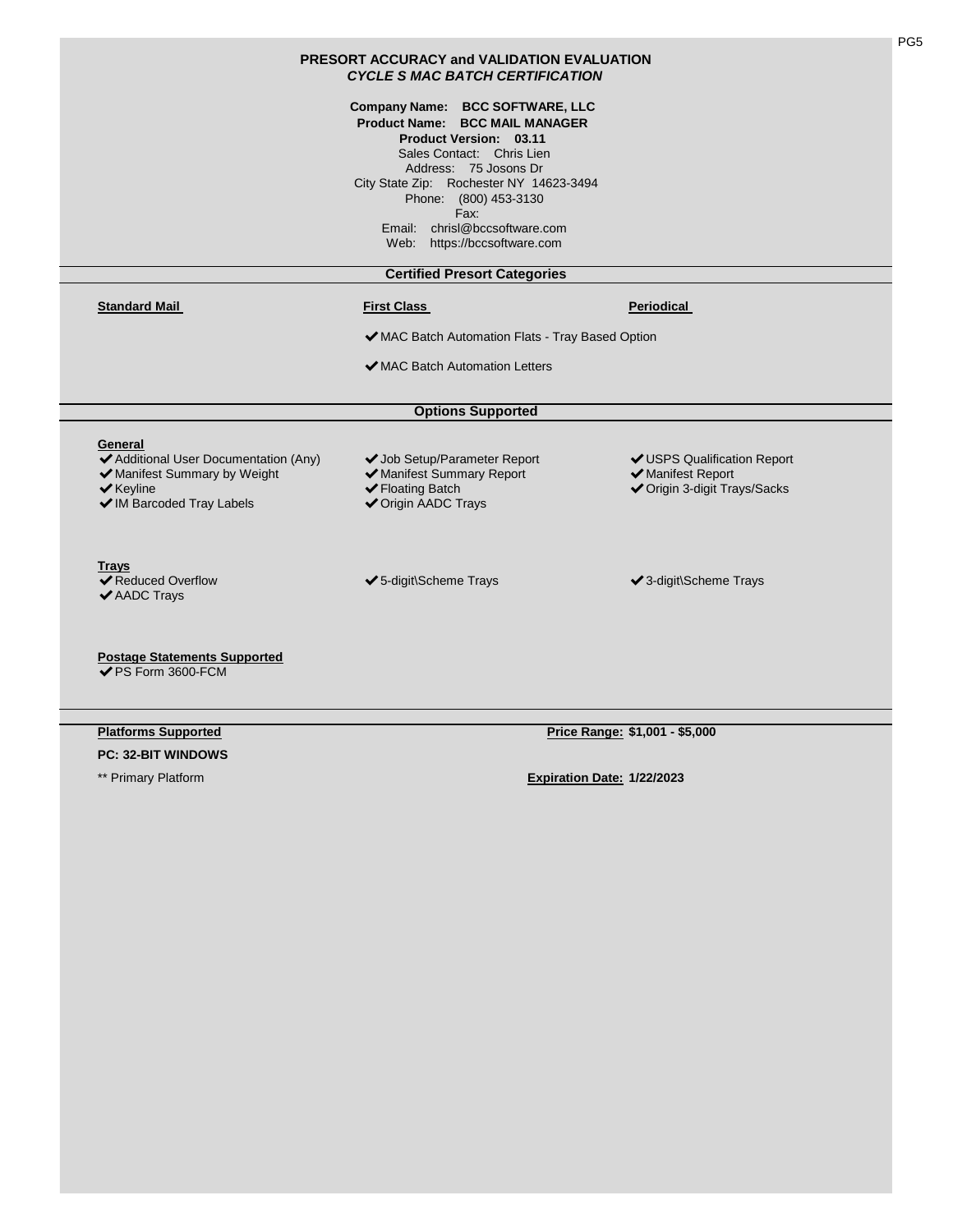| PRESORT ACCURACY and VALIDATION EVALUATION<br><b>CYCLE S MAC BATCH CERTIFICATION</b>                                                           |                                                                                                                                                                                                                                                                                                                    |                                                                                  |  |  |
|------------------------------------------------------------------------------------------------------------------------------------------------|--------------------------------------------------------------------------------------------------------------------------------------------------------------------------------------------------------------------------------------------------------------------------------------------------------------------|----------------------------------------------------------------------------------|--|--|
|                                                                                                                                                | Company Name: BCC SOFTWARE, LLC<br>Product Name: BCC MAIL MANAGER FULL SERVICE<br><b>Product Version: 03.11</b><br>Sales Contact: Chris Lien<br>Address: 75 Josons Dr<br>City State Zip: Rochester NY 14623-3494<br>Phone: (800) 453-3130<br>Fax:<br>Email: chrisl@bccsoftware.com<br>Web: https://bccsoftware.com |                                                                                  |  |  |
|                                                                                                                                                | <b>Certified Presort Categories</b>                                                                                                                                                                                                                                                                                |                                                                                  |  |  |
| <b>Standard Mail</b>                                                                                                                           | <b>First Class</b>                                                                                                                                                                                                                                                                                                 | Periodical                                                                       |  |  |
| ◆ MAC Batch Automation Flats - Tray Based Option                                                                                               |                                                                                                                                                                                                                                                                                                                    |                                                                                  |  |  |
|                                                                                                                                                | ◆ MAC Batch Automation Letters                                                                                                                                                                                                                                                                                     |                                                                                  |  |  |
|                                                                                                                                                | <b>Options Supported</b>                                                                                                                                                                                                                                                                                           |                                                                                  |  |  |
| General<br>◆ Additional User Documentation (Any)<br>◆ Manifest Summary by Weight<br>$\blacktriangleright$ Keyline<br>◆ IM Barcoded Tray Labels | ◆ Job Setup/Parameter Report<br>✔ Manifest Summary Report<br>✔ Floating Batch<br><b>√</b> Origin AADC Trays                                                                                                                                                                                                        | ✔ USPS Qualification Report<br>✔ Manifest Report<br>◆ Origin 3-digit Trays/Sacks |  |  |
| Trays<br>◆ Reduced Overflow<br>✔ AADC Trays                                                                                                    | ✔5-digit\Scheme Trays                                                                                                                                                                                                                                                                                              | ✔ 3-digit\Scheme Trays                                                           |  |  |
| <b>Postage Statements Supported</b><br>✔PS Form 3600-FCM                                                                                       |                                                                                                                                                                                                                                                                                                                    |                                                                                  |  |  |

**Platforms Supported Price Range: Custom** 

PG6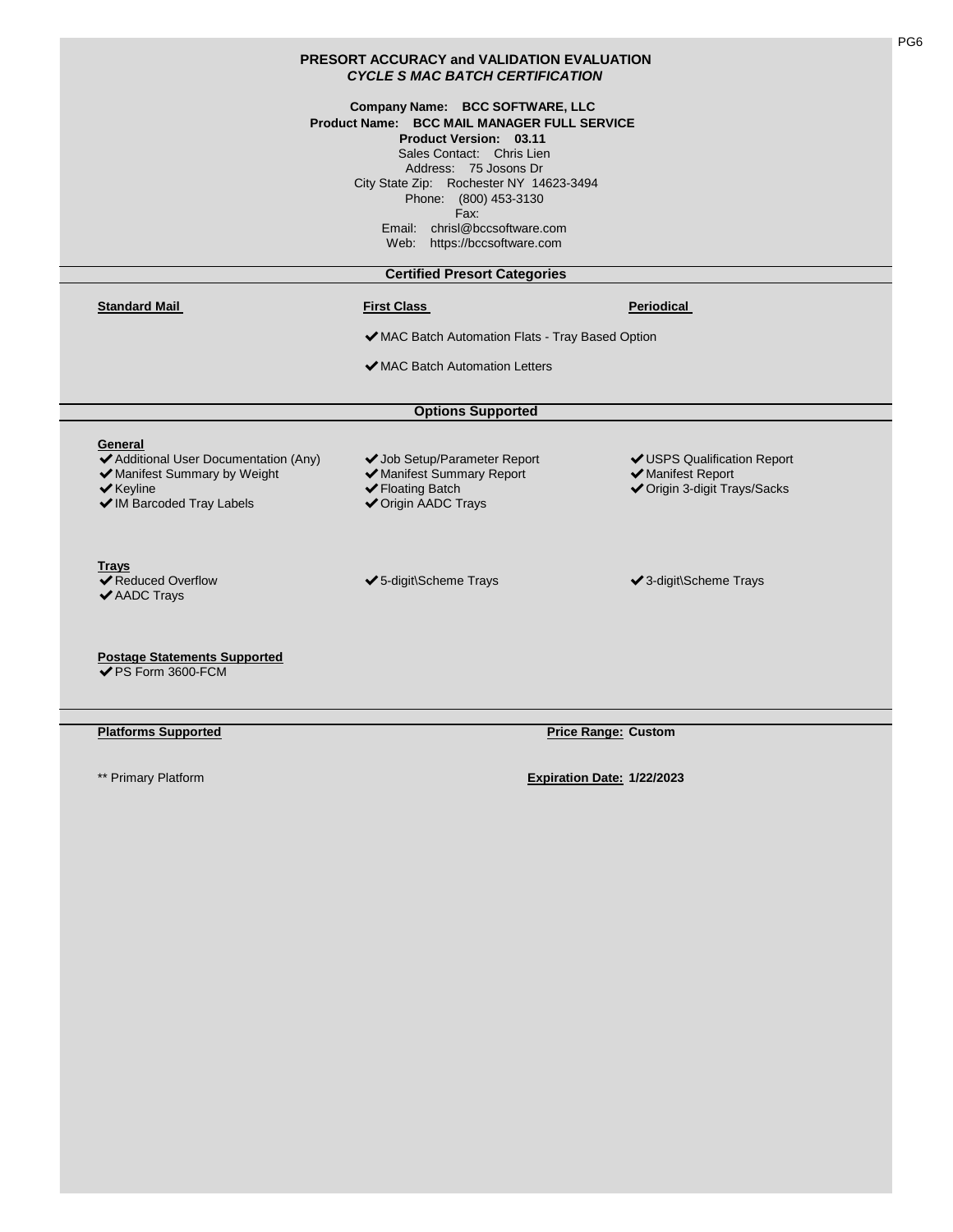|                                                                                                                          | Company Name: BCC SOFTWARE, LLC<br><b>Product Name: cQUENCER</b><br><b>Product Version: 16.18</b><br>Sales Contact: Chris Lien<br>Address: 75 Josons Dr<br>City State Zip: Rochester NY 14623-3494<br>Phone: (800) 453-3130<br>Fax:<br>Email: chrisl@bccsoftware.com<br>Web: https://bccsoftware.com |                                                                                            |
|--------------------------------------------------------------------------------------------------------------------------|------------------------------------------------------------------------------------------------------------------------------------------------------------------------------------------------------------------------------------------------------------------------------------------------------|--------------------------------------------------------------------------------------------|
|                                                                                                                          | <b>Certified Presort Categories</b>                                                                                                                                                                                                                                                                  |                                                                                            |
| <b>Standard Mail</b>                                                                                                     | <b>First Class</b>                                                                                                                                                                                                                                                                                   | <b>Periodical</b>                                                                          |
|                                                                                                                          | ◆ MAC Batch Automation Flats - Tray Based Option                                                                                                                                                                                                                                                     |                                                                                            |
|                                                                                                                          | ✔ MAC Batch Automation Letters                                                                                                                                                                                                                                                                       |                                                                                            |
|                                                                                                                          | <b>Options Supported</b>                                                                                                                                                                                                                                                                             |                                                                                            |
|                                                                                                                          |                                                                                                                                                                                                                                                                                                      |                                                                                            |
| General<br>◆ Additional User Documentation (Any)<br>✔ Manifest Summary Report<br>✔ Floating Batch<br>✔ Origin AADC Trays | ◆ Job Setup/Parameter Report<br>✔ Manifest Report<br>◆ Origin 3-digit Trays/Sacks                                                                                                                                                                                                                    | ✔ Manifest Summary by Weight<br>$\blacktriangleright$ Keyline<br>◆ IM Barcoded Tray Labels |
| Trays<br><b>◆ Reduced Overflow</b><br>◆ AADC Trays                                                                       | ✔5-digit\Scheme Trays                                                                                                                                                                                                                                                                                | ✔ 3-digit\Scheme Trays                                                                     |
| <b>Postage Statements Supported</b><br>✔PS Form 3600-FCM                                                                 |                                                                                                                                                                                                                                                                                                      |                                                                                            |

**Mid-Range: LINUX, UNIX AIX / PC: WINDOWS**

PG7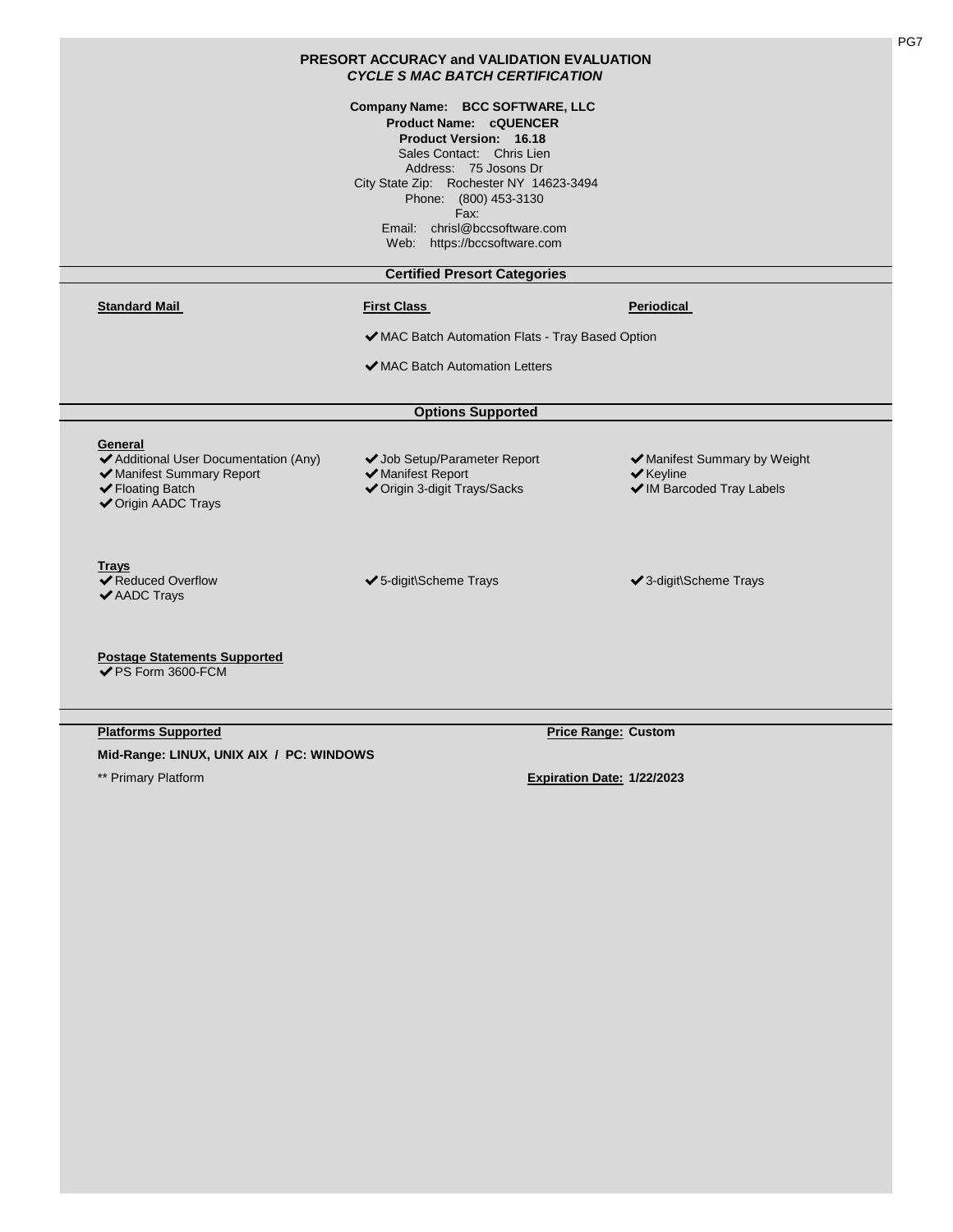|                                                                                                                                                | <b>CYCLE S MAC BATCH CERTIFICATION</b>                                                                                                                                                                                                                                                                |                                                                                  |
|------------------------------------------------------------------------------------------------------------------------------------------------|-------------------------------------------------------------------------------------------------------------------------------------------------------------------------------------------------------------------------------------------------------------------------------------------------------|----------------------------------------------------------------------------------|
|                                                                                                                                                | Company Name: BCC SOFTWARE, LLC<br>Product Name: INTEGRATEC API PLATFORM<br>Product Version: 03.11<br>Sales Contact: Chris Lien<br>Address: 75 Josons Dr<br>City State Zip: Rochester NY 14623-3494<br>Phone: (800) 453-3130<br>Fax:<br>Email: chrisl@bccsoftware.com<br>Web: https://bccsoftware.com |                                                                                  |
|                                                                                                                                                | <b>Certified Presort Categories</b>                                                                                                                                                                                                                                                                   |                                                                                  |
| <b>Standard Mail</b>                                                                                                                           | <b>First Class</b>                                                                                                                                                                                                                                                                                    | <b>Periodical</b>                                                                |
|                                                                                                                                                | ◆ MAC Batch Automation Flats - Tray Based Option                                                                                                                                                                                                                                                      |                                                                                  |
|                                                                                                                                                | ◆ MAC Batch Automation Letters                                                                                                                                                                                                                                                                        |                                                                                  |
|                                                                                                                                                | <b>Options Supported</b>                                                                                                                                                                                                                                                                              |                                                                                  |
| General<br>◆ Additional User Documentation (Any)<br>◆ Manifest Summary by Weight<br>$\blacktriangleright$ Keyline<br>◆ IM Barcoded Tray Labels | ◆ Job Setup/Parameter Report<br>✔ Manifest Summary Report<br>✔ Floating Batch                                                                                                                                                                                                                         | ✔ USPS Qualification Report<br>◆ Manifest Report<br>◆ Origin 3-digit Trays/Sacks |
| <b>Trays</b><br><b>◆ Reduced Overflow</b><br>✔ AADC Trays                                                                                      | ✔5-digit\Scheme Trays                                                                                                                                                                                                                                                                                 | ✔ 3-digit\Scheme Trays                                                           |
| <b>Postage Statements Supported</b><br>✔PS Form 3600-FCM                                                                                       |                                                                                                                                                                                                                                                                                                       |                                                                                  |
| <b>Platforms Supported</b>                                                                                                                     |                                                                                                                                                                                                                                                                                                       | <b>Price Range: Custom</b>                                                       |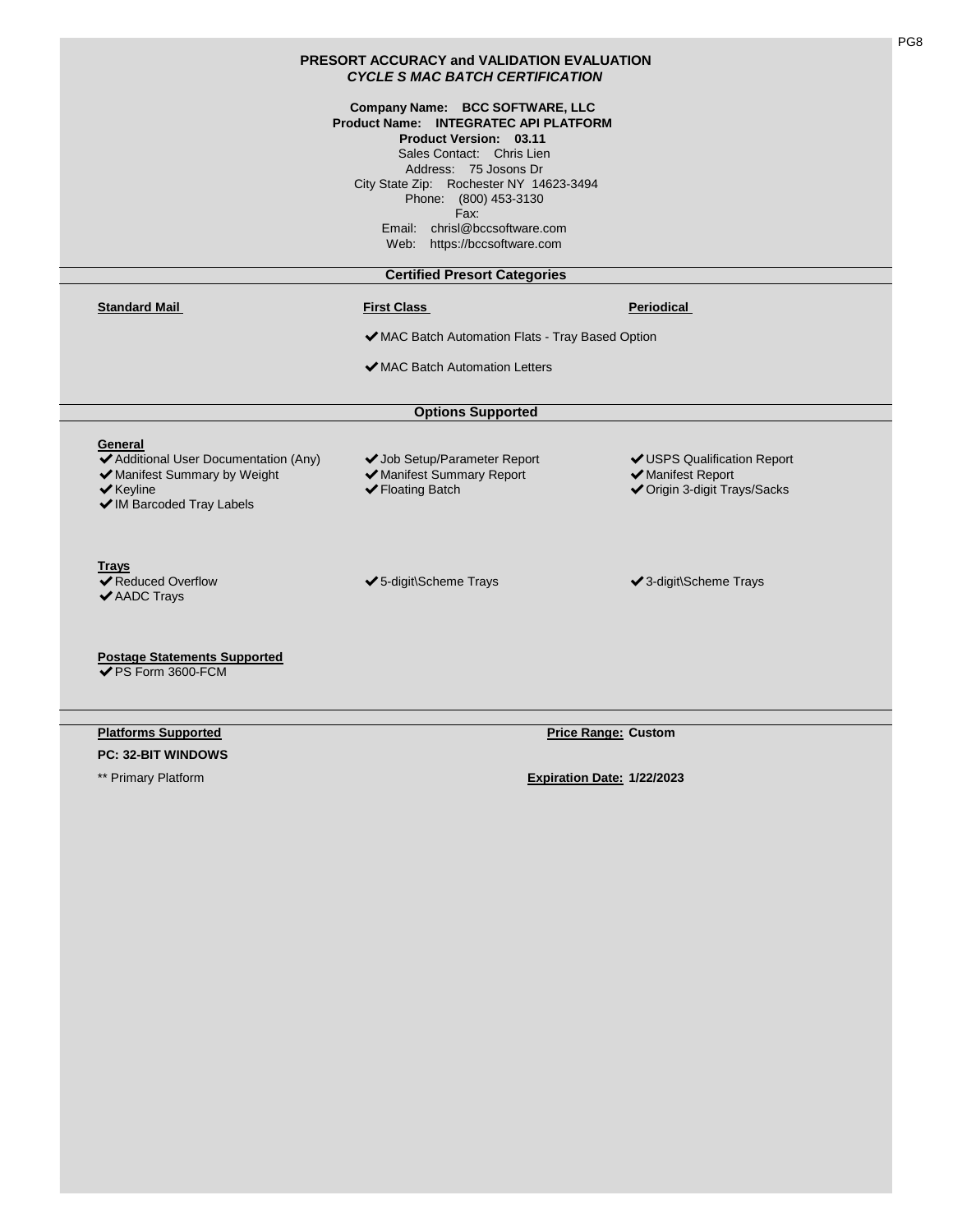| PRESORT ACCURACY and VALIDATION EVALUATION<br><b>CYCLE S MAC BATCH CERTIFICATION</b>                                              |                                                                                                                                                                                                                                                                                                          |                                                                                           |
|-----------------------------------------------------------------------------------------------------------------------------------|----------------------------------------------------------------------------------------------------------------------------------------------------------------------------------------------------------------------------------------------------------------------------------------------------------|-------------------------------------------------------------------------------------------|
|                                                                                                                                   | Company Name: BCC SOFTWARE, LLC<br><b>Product Name: BCC PRESORT</b><br>Product Version: 8.00C.35<br>Sales Contact: Bill Cole<br>Address: 1301 5th Ave Ste 1300<br>City State Zip: Seattle WA 98101-2645<br>Phone: (206) 357-2864<br>Fax:<br>Email: bcole@bccsoftware.com<br>Web: https://bccsoftware.com |                                                                                           |
|                                                                                                                                   | <b>Certified Presort Categories</b>                                                                                                                                                                                                                                                                      |                                                                                           |
| <b>Standard Mail</b>                                                                                                              | <b>First Class</b>                                                                                                                                                                                                                                                                                       | Periodical                                                                                |
|                                                                                                                                   | ◆ MAC Batch Automation Flats - Tray Based Option                                                                                                                                                                                                                                                         |                                                                                           |
|                                                                                                                                   | ◆ MAC Batch Automation Letters                                                                                                                                                                                                                                                                           |                                                                                           |
|                                                                                                                                   |                                                                                                                                                                                                                                                                                                          |                                                                                           |
|                                                                                                                                   | <b>Options Supported</b>                                                                                                                                                                                                                                                                                 |                                                                                           |
| General<br>◆ Additional User Documentation (Any)<br>✔ USPS Qualification Report<br>◆ Manifest Report<br>✔ IM Barcoded Tray Labels | ◆ Optional Endorsement Lines (OELs)<br>◆ Manifest Summary by Weight<br>$\blacktriangleright$ Keyline<br>◆ Origin AADC Trays                                                                                                                                                                              | ◆ Job Setup/Parameter Report<br>✔ Manifest Summary Report<br>◆ Origin 3-digit Trays/Sacks |
| <b>Trays</b><br>◆ No Overflow Trays<br>✔3-digit\Scheme Trays                                                                      | <b>◆ Reduced Overflow</b><br>✔ AADC Trays                                                                                                                                                                                                                                                                | ✔5-digit\Scheme Trays                                                                     |
| <b>Postage Statements Supported</b><br>✔PS Form 3600-FCM                                                                          |                                                                                                                                                                                                                                                                                                          |                                                                                           |

**Platforms Supported Price Range: Custom** 

**Mid-Range: SOLARIS / PC: LINUX REDHAT, LINUX SUSE, WINDOWS**

PG9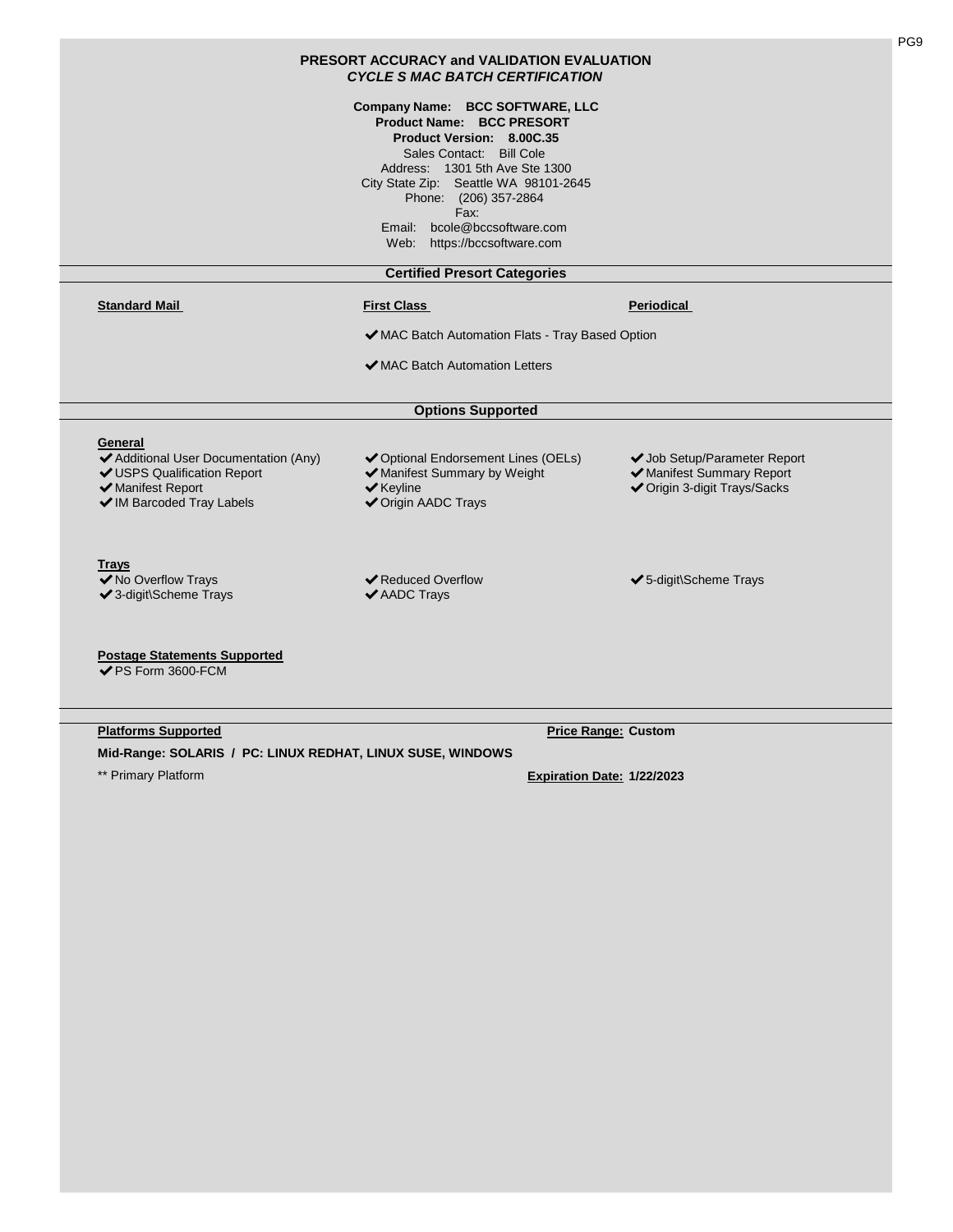|                                                                                                        | <b>PRESORT ACCURACY and VALIDATION EVALUATION</b><br><b>CYCLE S MAC BATCH CERTIFICATION</b>                                                                                                                                                                                                                                               |                                                |
|--------------------------------------------------------------------------------------------------------|-------------------------------------------------------------------------------------------------------------------------------------------------------------------------------------------------------------------------------------------------------------------------------------------------------------------------------------------|------------------------------------------------|
|                                                                                                        | Company Name: FLAGSHIP SOFTWARE<br><b>Product Name: IADDRESS US SORT</b><br><b>Product Version: 4.0S</b><br>Sales Contact: Kristi Kanitz<br>Address: 100 Fern Valley Crescent<br>City State Zip: Richmond Hill ON<br>Phone: (905) 773-7739<br>Fax: (905) 773-7791<br>Email: kkanitz@flagshipsoftware.com<br>Web: www.flagshipsoftware.com |                                                |
|                                                                                                        | <b>Certified Presort Categories</b>                                                                                                                                                                                                                                                                                                       |                                                |
| <b>Standard Mail</b>                                                                                   | <b>First Class</b>                                                                                                                                                                                                                                                                                                                        | Periodical                                     |
|                                                                                                        | MAC Batch Automation Flats - Tray Based Option                                                                                                                                                                                                                                                                                            |                                                |
|                                                                                                        | ◆ MAC Batch Automation Letters                                                                                                                                                                                                                                                                                                            |                                                |
|                                                                                                        | <b>Options Supported</b>                                                                                                                                                                                                                                                                                                                  |                                                |
| General<br>◆ Job Setup/Parameter Report<br>$\blacktriangleright$ Keyline<br><b>√</b> Origin AADC Trays | ◆ Manifest Summary Report<br>✔ Floating Batch                                                                                                                                                                                                                                                                                             | ◆ Manifest Report<br>◆ IM Barcoded Tray Labels |
| <b>Trays</b><br><b>◆ Reduced Overflow</b>                                                              | ✔5-digit\Scheme Trays                                                                                                                                                                                                                                                                                                                     | ✔ AADC Trays                                   |
| <b>Postage Statements Supported</b><br>✔PS Form 3600-FCM                                               |                                                                                                                                                                                                                                                                                                                                           |                                                |
| <b>Platforms Supported</b><br>PC: 32-BIT WINDOWS, 64-BIT WINDOWS                                       |                                                                                                                                                                                                                                                                                                                                           | Price Range: \$1,001 - \$5,000                 |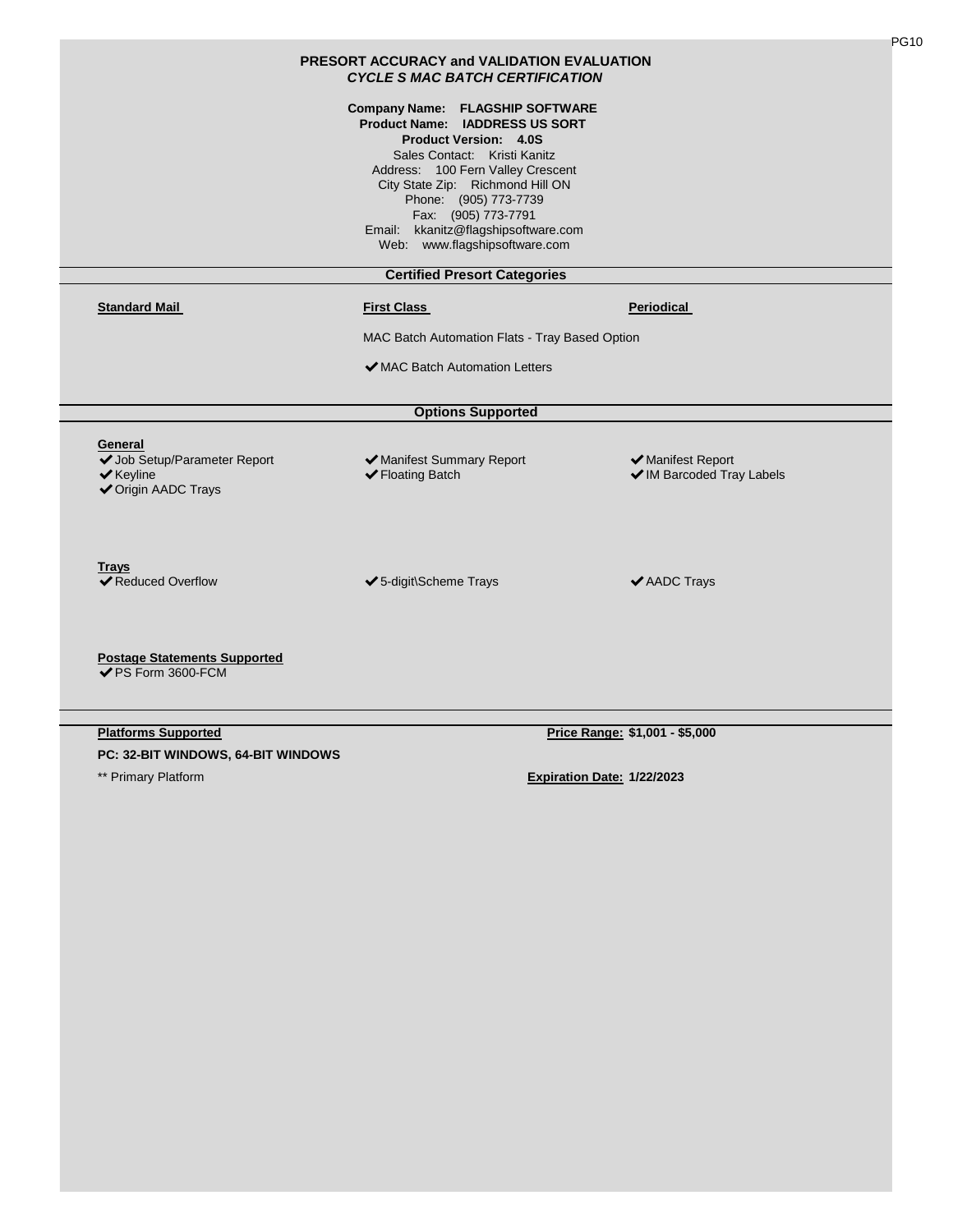|                                                                                                 | <b>PRESORT ACCURACY and VALIDATION EVALUATION</b><br><b>CYCLE S MAC BATCH CERTIFICATION</b>                                                                                                                                                                                                                 |                                                |
|-------------------------------------------------------------------------------------------------|-------------------------------------------------------------------------------------------------------------------------------------------------------------------------------------------------------------------------------------------------------------------------------------------------------------|------------------------------------------------|
|                                                                                                 | <b>Company Name: FORMAX</b><br>Product Name: MAILDOC US SORT<br><b>Product Version: 4.0S</b><br>Sales Contact: Ryan Lindsay<br>Address: 1 Education Way<br>City State Zip: Dover NH 03820-5815<br>Phone: (603) 749-5807<br>Fax: (603) 743-6366<br>Email: trlindsay@formax.com<br>Web: http://www.formax.com |                                                |
|                                                                                                 | <b>Certified Presort Categories</b>                                                                                                                                                                                                                                                                         |                                                |
| <b>Standard Mail</b>                                                                            | <b>First Class</b>                                                                                                                                                                                                                                                                                          | <b>Periodical</b>                              |
|                                                                                                 | MAC Batch Automation Flats - Tray Based Option                                                                                                                                                                                                                                                              |                                                |
|                                                                                                 |                                                                                                                                                                                                                                                                                                             |                                                |
|                                                                                                 | ◆ MAC Batch Automation Letters                                                                                                                                                                                                                                                                              |                                                |
|                                                                                                 | <b>Options Supported</b>                                                                                                                                                                                                                                                                                    |                                                |
| General<br>◆ Job Setup/Parameter Report<br>$\blacktriangleright$ Keyline<br>◆ Origin AADC Trays | ✔ Manifest Summary Report<br>✔ Floating Batch                                                                                                                                                                                                                                                               | ◆ Manifest Report<br>✔ IM Barcoded Tray Labels |
| Trays<br><b>◆ Reduced Overflow</b>                                                              | ✔5-digit\Scheme Trays                                                                                                                                                                                                                                                                                       | ✔ AADC Trays                                   |
| <b>Postage Statements Supported</b><br>✔PS Form 3600-FCM                                        |                                                                                                                                                                                                                                                                                                             |                                                |
| <b>Platforms Supported</b>                                                                      |                                                                                                                                                                                                                                                                                                             | Price Range: \$1,001 - \$5,000                 |
| PC: 32-BIT WINDOWS, 64-BIT WINDOWS                                                              |                                                                                                                                                                                                                                                                                                             |                                                |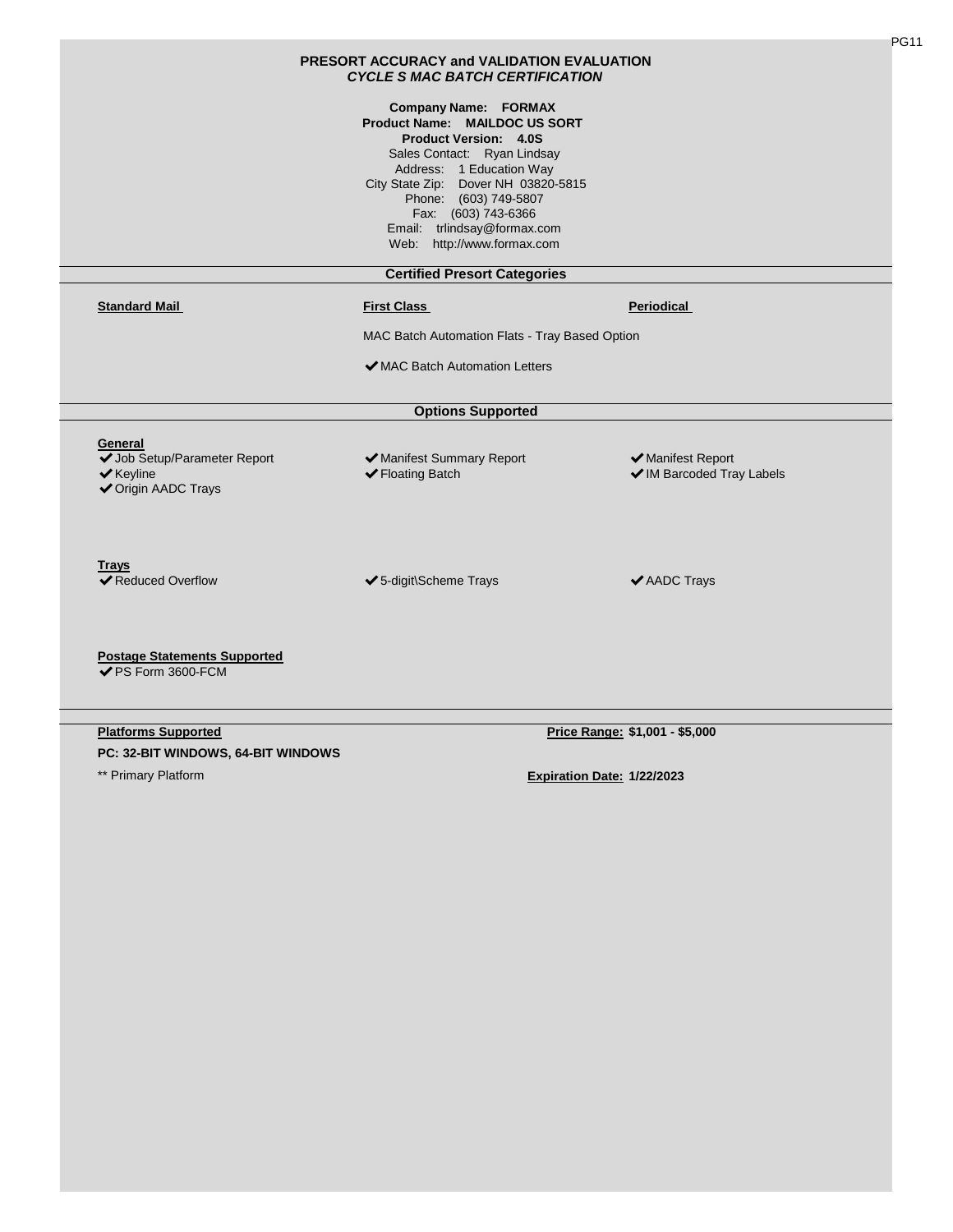| <b>PRESORT ACCURACY and VALIDATION EVALUATION</b><br><b>CYCLE S MAC BATCH CERTIFICATION</b>  |                                                                                                                                                                                                                                                                                                                           |                                                                             |
|----------------------------------------------------------------------------------------------|---------------------------------------------------------------------------------------------------------------------------------------------------------------------------------------------------------------------------------------------------------------------------------------------------------------------------|-----------------------------------------------------------------------------|
|                                                                                              | Company Name: P.E.R. SOFTWARE<br>Product Name: HYPER/SORT<br>Product Version: 1.13.00.S<br>Sales Contact: Mr. Lynn Outlaw<br>Address: 211 Waterford Square, PO Box 1156<br>City State Zip: Madison MS 39130-1156<br>Phone: (307) 772-0838<br>Fax: (601) 856-9432<br>Email: software@worksright.com<br>Web: worksright.com |                                                                             |
|                                                                                              | <b>Certified Presort Categories</b>                                                                                                                                                                                                                                                                                       |                                                                             |
| <b>Standard Mail</b>                                                                         | <b>First Class</b>                                                                                                                                                                                                                                                                                                        | <b>Periodical</b>                                                           |
|                                                                                              | ◆ MAC Batch Automation Flats - Tray Based Option                                                                                                                                                                                                                                                                          |                                                                             |
|                                                                                              | ◆ MAC Batch Automation Letters                                                                                                                                                                                                                                                                                            |                                                                             |
|                                                                                              | <b>Options Supported</b>                                                                                                                                                                                                                                                                                                  |                                                                             |
| General<br>◆ Job Setup/Parameter Report<br>✔ Manifest Report<br>◆ Origin 3-digit Trays/Sacks | ✔ Manifest Summary by Weight<br>$\blacktriangleright$ Keyline<br>◆ IM Barcoded Tray Labels                                                                                                                                                                                                                                | ◆ Manifest Summary Report<br>✔ Floating Batch<br><b>√</b> Origin AADC Trays |
| <b>Trays</b><br>✔5-digit\Scheme Trays                                                        | ✔ 3-digit\Scheme Trays                                                                                                                                                                                                                                                                                                    | ✔ AADC Trays                                                                |
| <b>Postage Statements Supported</b><br>✔PS Form 3600-FCM                                     |                                                                                                                                                                                                                                                                                                                           |                                                                             |
| <b>Platforms Supported</b>                                                                   |                                                                                                                                                                                                                                                                                                                           | Price Range: Over \$5,001                                                   |

**AS/400: \*\* OS/400, OS/400 / ISeries: IBMi / Mid-Range: IBMi**